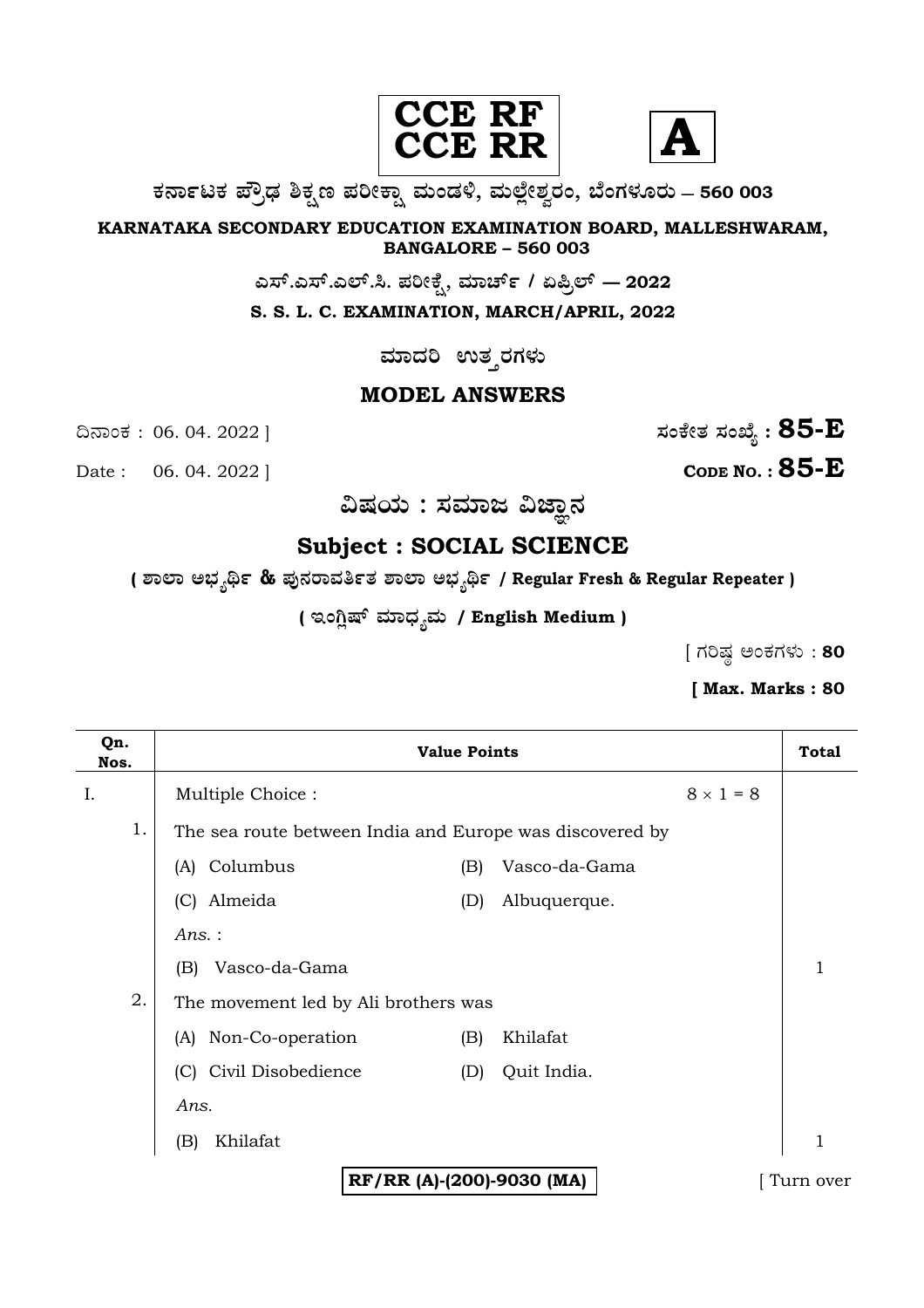| M.<br>×<br>v<br>۰. |  |
|--------------------|--|
|--------------------|--|

**85-E** 2 **CCE RF & RR**

| Qn.<br>Nos. | <b>Value Points</b>                                            |     |                                                                      | <b>Total</b> |
|-------------|----------------------------------------------------------------|-----|----------------------------------------------------------------------|--------------|
| 3.          | world is known as                                              |     | The policy of keeping safe distance from both the Power Blocs of the |              |
|             | Non-Alignment<br>(A)                                           | (B) | Anti-Apartheid                                                       |              |
|             | (C) Anti-Imperialism                                           | (D) | Disarmament.                                                         |              |
|             | Ans.:                                                          |     |                                                                      |              |
|             | Non-Alignment<br>(A)                                           |     |                                                                      | 1            |
| 4.          | Best example for labour without pay among the following is     |     |                                                                      |              |
|             | (A) Nurse                                                      | (B) | Teacher                                                              |              |
|             | (C) Housewife                                                  | (D) | Police.                                                              |              |
|             | $Ans.$ :                                                       |     |                                                                      |              |
|             | Housewife<br>(C)                                               |     |                                                                      | 1            |
| 5.          | A periodical started by Dr. B. R. Ambedkar was                 |     |                                                                      |              |
|             | Kesari<br>(A)                                                  | (B) | Mooka Nayaka                                                         |              |
|             | (C) Maratha                                                    | (D) | Bombay Samachar.                                                     |              |
|             | Ans.:                                                          |     |                                                                      |              |
|             | Mooka Nayaka<br>(B)                                            |     |                                                                      | 1            |
| 6.          | The Nagarjuna Sagar wildlife sanctuary is located in the state |     |                                                                      |              |
|             | Karnataka<br>(A)                                               | (B) | Kerala                                                               |              |
|             | (C) Uttar Pradesh                                              | (D) | Telangana.                                                           |              |
|             | $Ans.$ :                                                       |     |                                                                      |              |
|             | Telangana<br>(D)                                               |     |                                                                      | 1            |
| 7.          |                                                                |     | The Constitutional Amendment that brought into existence the three   |              |
|             | levels of Panchayat institutions is                            |     |                                                                      |              |
|             | $(A)$ 24th                                                     | (B) | 42nd                                                                 |              |
|             | (C) 73rd                                                       | (D) | 92nd.                                                                |              |
|             | Ans.:                                                          |     |                                                                      |              |
|             | 73rd<br>(C)                                                    |     |                                                                      | 1            |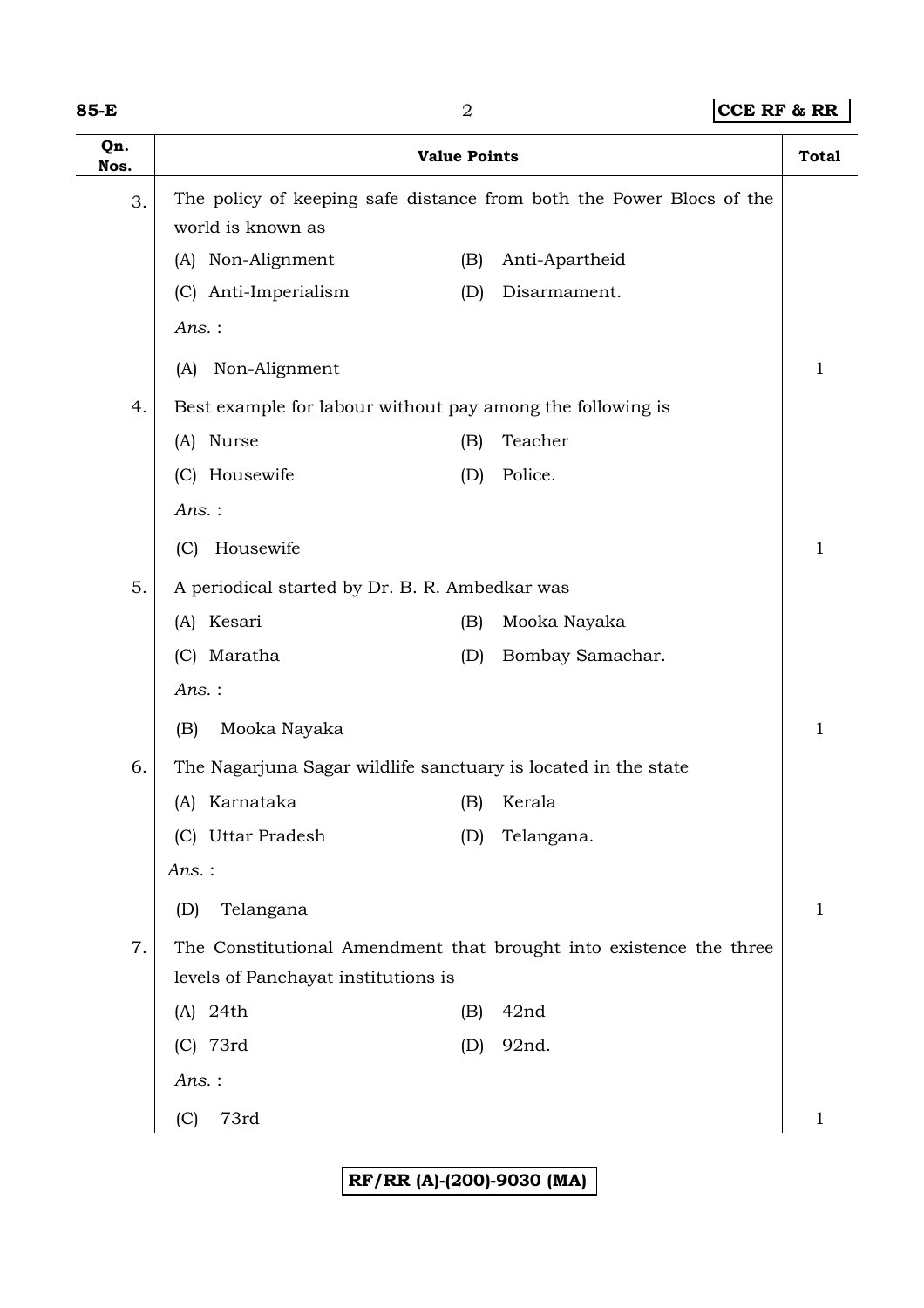**CCE RF & RR** 3 **85-E**

| Qn.<br>Nos. | <b>Value Points</b>                                                                  |   |
|-------------|--------------------------------------------------------------------------------------|---|
| 8.          | The type of bank account where any number of transactions can be<br>made in a day is |   |
|             | (A) Savings Bank Account<br>(B)<br>Current Account                                   |   |
|             | (C) Recurring Deposit Account<br>(D)<br>Term Deposit Account.                        |   |
|             | $Ans.$ :                                                                             |   |
|             | <b>Current Account</b><br>(B)                                                        | 1 |
| II.         | $8 \times 1 = 8$<br>Answer the following questions in a sentence each :              |   |
| 9.          | Why did Wellesley resign to his post and return to England ?                         |   |
|             | Ans.:                                                                                |   |
|             | Wellesley's battle-thirstiness increased the financial burden on the<br>Company.     | 1 |
| 10.         | Who was the first President of India?                                                |   |
|             | Ans.:                                                                                |   |
|             | Dr. Babu Rajendra Prasad                                                             | 1 |
| 11.         | When do we celebrate the Human Rights Day every year?                                |   |
|             | Ans.:                                                                                |   |
|             | December 10                                                                          | 1 |
| 12.         | What is mob?                                                                         |   |
|             | Ans. :                                                                               |   |
|             | People temporarily gathered around a common interest without any<br>prior plan       | 1 |
| 13.         | Where does the Eastern Ghats and the Western Ghats meet?                             |   |
|             | Ans.:                                                                                |   |
|             | Nilgiri Hills                                                                        | 1 |
| 14.         | Which type of forests are found in the river deltas?                                 |   |
|             | $Ans.$ :                                                                             |   |
|             | Mangrove                                                                             | 1 |
| 15.         | What is National Income?                                                             |   |
|             | Ans.:                                                                                |   |
|             | Total value of all goods and services produced in a country in a year.               | 1 |

**RF/RR (A)-(200)-9030 (MA)** [ Turn over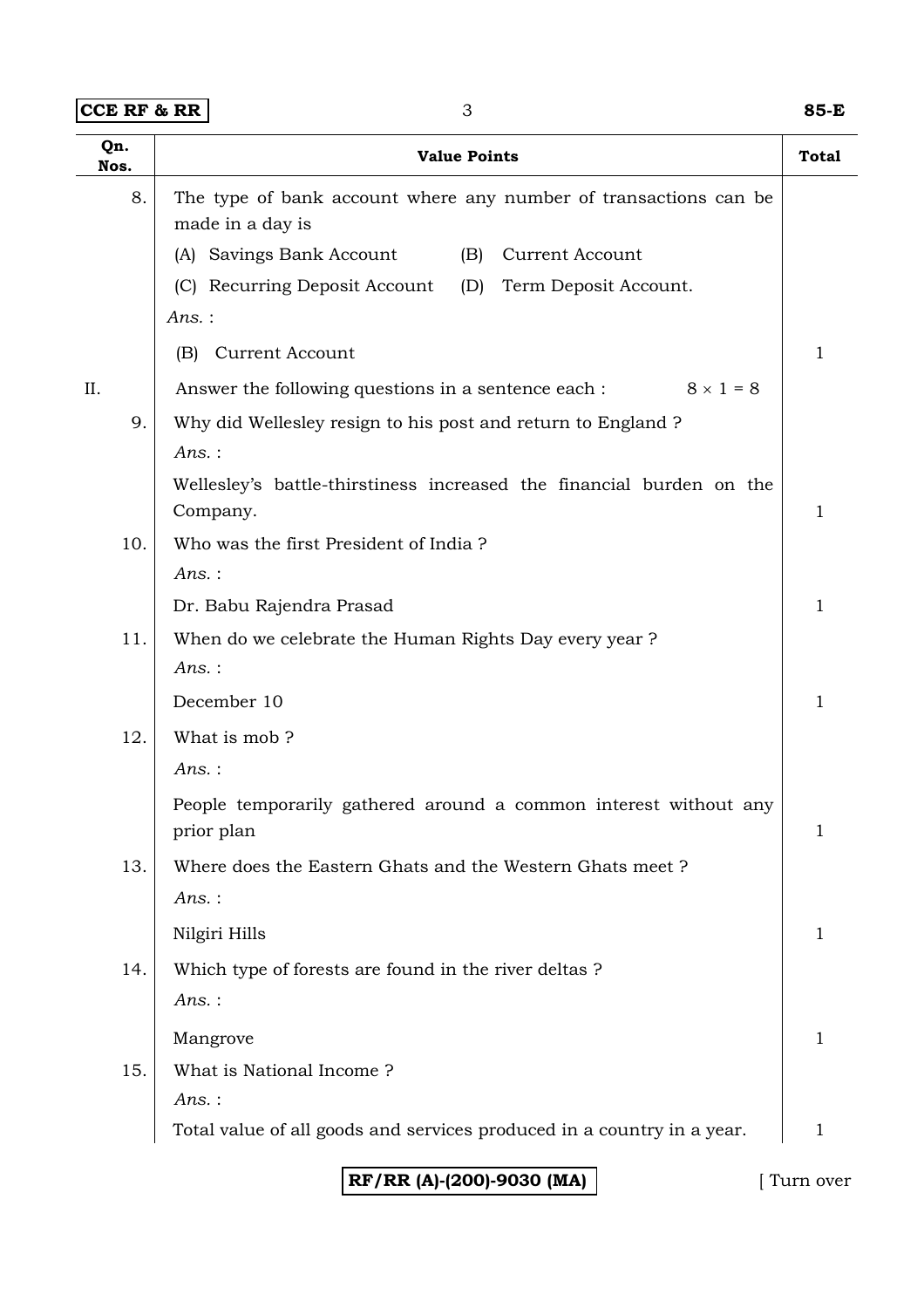## **85-E** 4 **CCE RF & RR**

| Qn.<br>Nos. | <b>Value Points</b>                                                     | <b>Total</b> |  |  |
|-------------|-------------------------------------------------------------------------|--------------|--|--|
| 16.         | Who is the founder of Wipro Technologies'?                              |              |  |  |
|             | $Ans.$ :                                                                |              |  |  |
|             | Azim Premji                                                             | 1            |  |  |
| III.        | Answer the following questions in two to four sentences / points each : |              |  |  |
|             | $8 \times 2 = 16$                                                       |              |  |  |
| 17.         | What were the results of the battle of Buxar?                           |              |  |  |
|             | $Ans.$ :                                                                |              |  |  |
|             | Diwani Rights over Bengal to the British                                |              |  |  |
|             | Shah Alam II gave away, rights over Bengal for annual 26 lakhs          |              |  |  |
|             | The Nawab of Awadh paid a fine of Rs. 50 lakhs                          |              |  |  |
|             | $4 \times \frac{1}{2}$<br>Company paid pension to Mir Jaffar's son.     | 2            |  |  |
| 18.         | What were the conditions of Subsidiary Alliance?                        |              |  |  |
|             | $Ans.$ :                                                                |              |  |  |
|             | British army in Indian Kingdom                                          |              |  |  |
|             | Expences and wages of army belonged to the concerned state              |              |  |  |
|             | Appointment of Resident                                                 |              |  |  |
|             | Could not appoint other Europeans                                       |              |  |  |
|             | Any agreement / pact needed Governor General's permission               |              |  |  |
|             | Internal / external protection by the Company.                          |              |  |  |
|             | $4 \times \frac{1}{2}$<br>$($ Any four $)$                              | 2            |  |  |
| 19.         | Which are the Panchsheel Principles ?                                   |              |  |  |
|             | <b>OR</b>                                                               |              |  |  |
|             | Explain the struggle of India for the implementation of Human Rights.   |              |  |  |
|             | $Ans.$ :                                                                |              |  |  |
|             | Respect to sovereignty / regional interests                             |              |  |  |
|             | Non-invasion of each other                                              |              |  |  |
|             | Non-interference in internal issues<br>Mutual co-operation / respect    |              |  |  |
|             | Peaceful coexistence.                                                   |              |  |  |
|             | $4 \times \frac{1}{2}$<br>$($ Any four $)$                              |              |  |  |
|             | <b>OR</b>                                                               |              |  |  |
|             | RF/RR (A)-(200)-9030 (MA)                                               |              |  |  |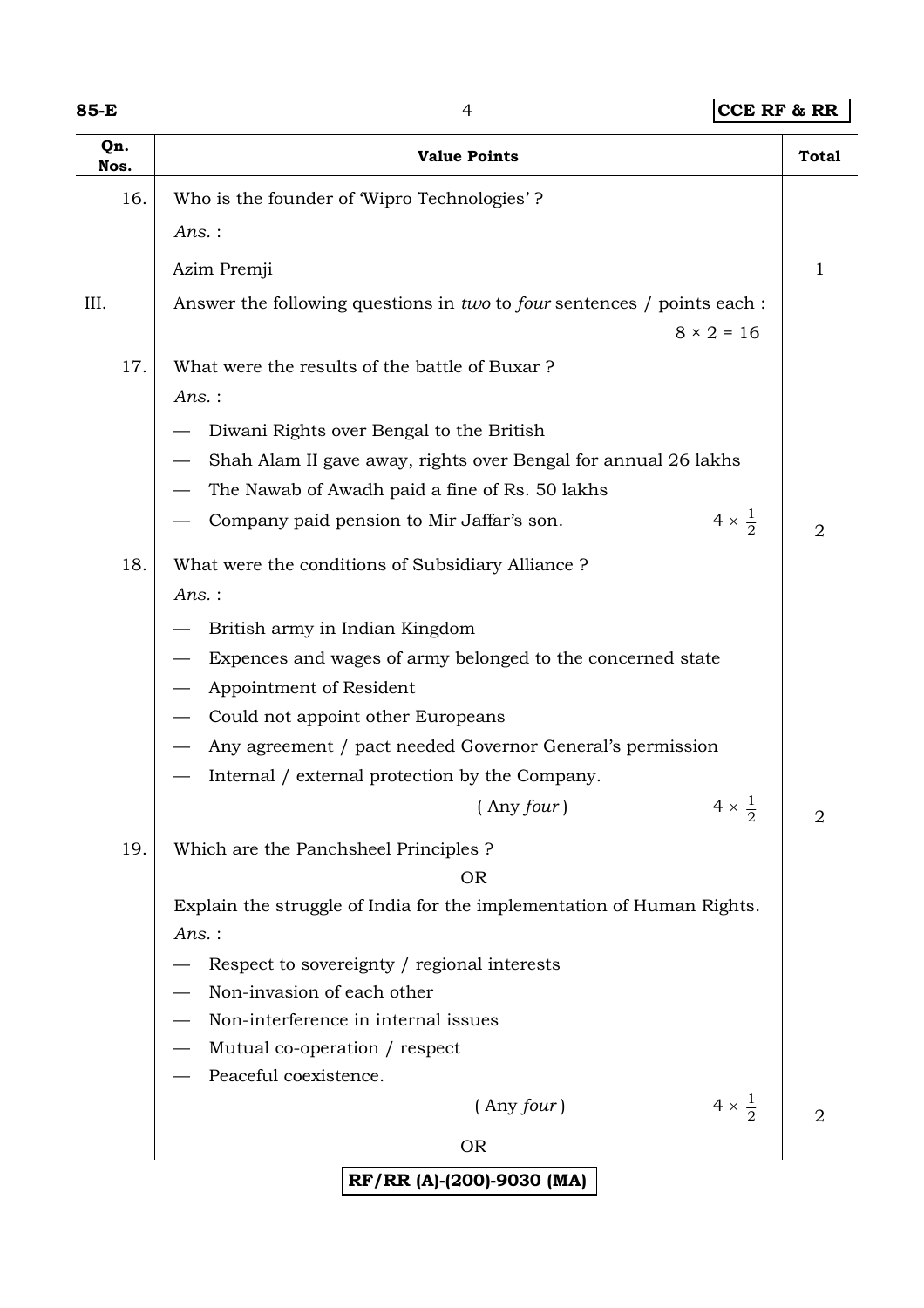| 85-E |
|------|
|      |

| Qn.<br>Nos. | <b>Value Points</b>                                                       |                        | Total          |  |
|-------------|---------------------------------------------------------------------------|------------------------|----------------|--|
|             | Fundamental rights in the Constitution of India                           |                        |                |  |
|             | Advocated human rights implementation in U.N.O.                           |                        |                |  |
|             | National Commission for Human Rights                                      |                        |                |  |
|             | For Scheduled Castes                                                      |                        |                |  |
|             | For Scheduled Tribes                                                      |                        |                |  |
|             | National Women's Commission                                               |                        |                |  |
|             | Backward Classes / Minority Commissions                                   |                        |                |  |
|             | Similar State Commissions.                                                |                        |                |  |
|             | $($ Any four $)$                                                          | $4 \times \frac{1}{2}$ | $\overline{2}$ |  |
| 20.         | List out the challenges faced by unorganised sector workers.<br><b>OR</b> |                        |                |  |
|             | Name any four Environmental Movements.                                    |                        |                |  |
|             | Ans.:                                                                     |                        |                |  |
|             | Migration                                                                 |                        |                |  |
|             | Social security / minimum basic needs                                     |                        |                |  |
|             | Legal Framework                                                           |                        |                |  |
|             | Child Labour                                                              |                        |                |  |
|             | Physical / Mental exploitation.                                           |                        |                |  |
|             | $($ Any four $)$                                                          | $4 \times \frac{1}{2}$ | $\overline{2}$ |  |
|             | <b>OR</b>                                                                 |                        |                |  |
|             | Jarkhand Mukti Morcha                                                     |                        |                |  |
|             | Chipko                                                                    |                        |                |  |
|             | Appiko                                                                    |                        |                |  |
|             | Narmada Bachao                                                            |                        |                |  |
|             | Silent Valley                                                             |                        |                |  |
|             | Opposing MRPL                                                             |                        |                |  |
|             | Opposing Nandikuru thermal power plant                                    |                        |                |  |
|             | Opposing Special Economic Zone                                            |                        |                |  |
|             | Opposing Kaiga Nuclear Power Plant.                                       |                        |                |  |
|             | $($ Any four $)$                                                          | $4 \times \frac{1}{2}$ | $\overline{2}$ |  |
|             | RF/RR (A)-(200)-9030 (MA)                                                 |                        | Turn over      |  |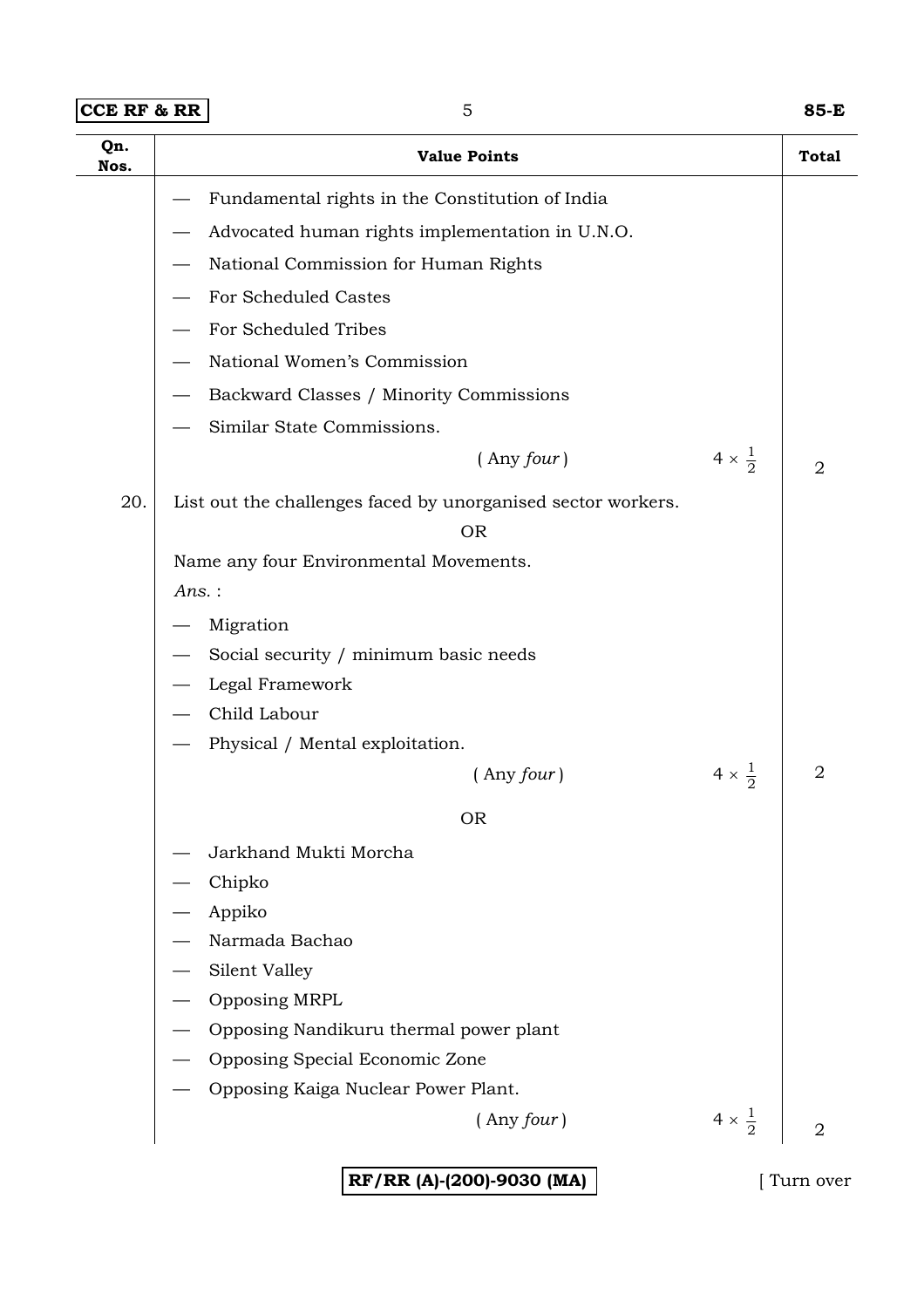| ×<br>×<br>M.<br>v<br>۰. |  |
|-------------------------|--|
|-------------------------|--|

#### **85-8 <b>CCE RF & RR**

| Qn.<br>Nos. |                                                     | <b>Value Points</b>       |                        | <b>Total</b>   |
|-------------|-----------------------------------------------------|---------------------------|------------------------|----------------|
| 21.         | Which are the important climatic seasons of India?  |                           |                        |                |
|             | $Ans.$ :                                            |                           |                        |                |
|             | Winter                                              |                           |                        |                |
|             | Summer                                              |                           |                        |                |
|             | Rainy                                               |                           |                        |                |
|             | Retreating Monsoon.                                 |                           | $4 \times \frac{1}{2}$ | $\overline{2}$ |
| 22.         | What are the causes for soil erosion?               |                           |                        |                |
|             | Ans.:                                               |                           |                        |                |
|             | Deforestation                                       |                           |                        |                |
|             | Overgrazing                                         |                           |                        |                |
|             | Shifting cultivation                                |                           |                        |                |
|             | Faulty methods of cultivation                       |                           |                        |                |
|             | Use of top soil                                     |                           |                        |                |
|             | Floods                                              |                           |                        |                |
|             | Over irrigation.                                    | $($ Any four $)$          | $4 \times \frac{1}{2}$ | $\overline{2}$ |
| 23.         | Mention the housing programmes.                     |                           |                        |                |
|             | $Ans.$ :                                            |                           |                        |                |
|             | Pradhan Mantri Awas                                 |                           |                        |                |
|             | Ambedkar-Valmiki                                    |                           |                        |                |
|             | Ashraya                                             | $($ Any two $)$           | $2\times1$             | $\overline{2}$ |
| 24.         | What are the objectives of Consumer Protection Act? |                           |                        |                |
|             | $Ans.$ :                                            |                           |                        |                |
|             | Safety / quality                                    |                           |                        |                |
|             | Avoiding production / Sale of dangerous goods       |                           |                        |                |
|             | Preventing malpractices in the market               |                           |                        |                |
|             | Quality, weights, measures, price, supervision      |                           |                        |                |
|             | Compensating the consumers                          |                           |                        |                |
|             | Consumer Education.                                 |                           |                        |                |
|             |                                                     | $($ Any four $)$          | $4 \times \frac{1}{2}$ | 2              |
|             |                                                     | RF/RR (A)-(200)-9030 (MA) |                        |                |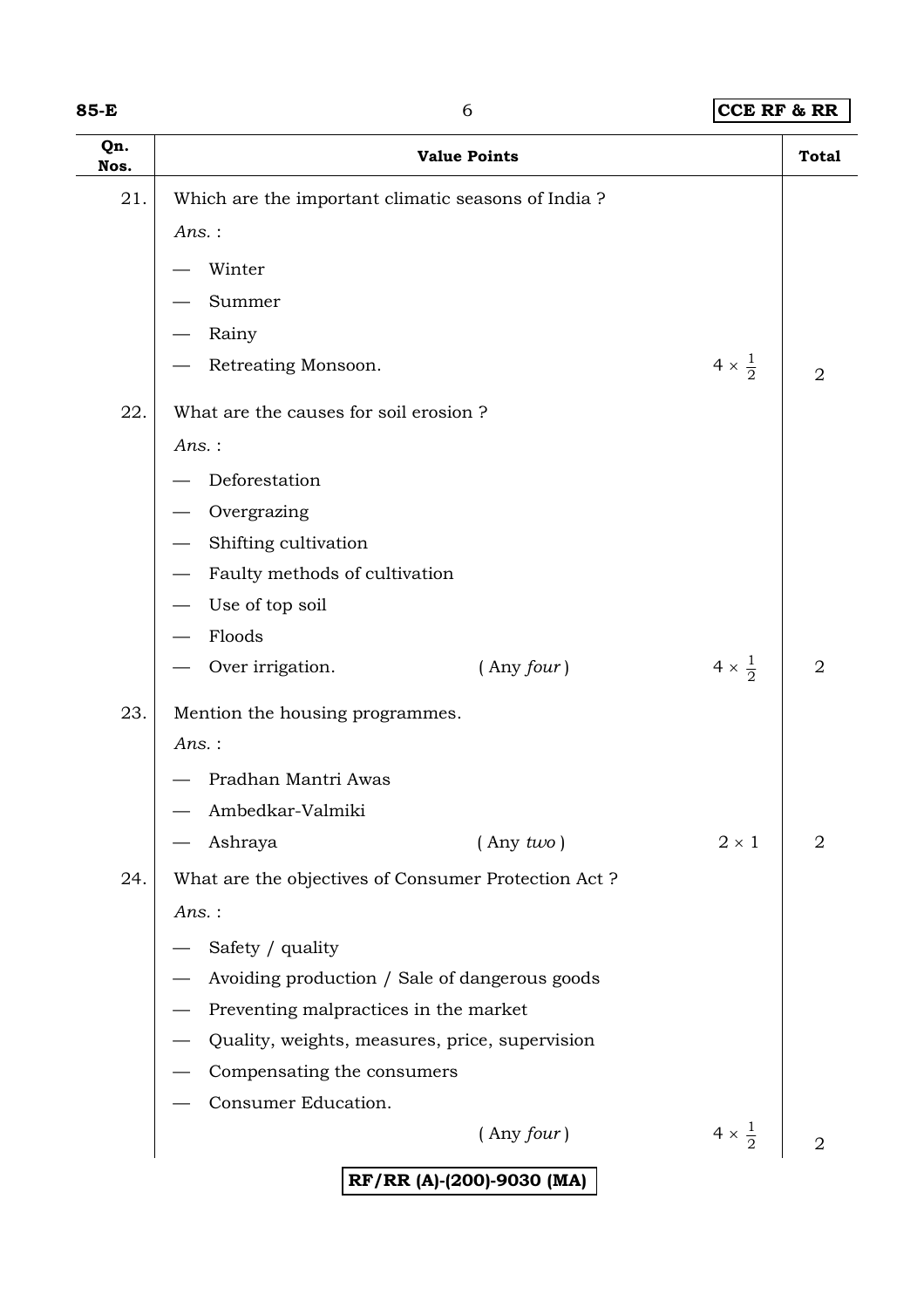**CCE RF & RR** 7 **85-E**

| Qn.<br>Nos. | <b>Value Points</b>                                                | <b>Total</b> |  |  |  |
|-------------|--------------------------------------------------------------------|--------------|--|--|--|
| IV.         | Answer the following questions in six sentences / points each :    |              |  |  |  |
|             | $9 \times 3 = 27$                                                  |              |  |  |  |
| 25.         | What were the impacts of British Education in India?               |              |  |  |  |
|             | $Ans.$ :                                                           |              |  |  |  |
|             | Nationalistic ideals                                               |              |  |  |  |
|             | Impetus to local literature / languages                            |              |  |  |  |
|             | Periodicals                                                        |              |  |  |  |
|             | Social / religious reformation                                     |              |  |  |  |
|             | Fresh thinking                                                     |              |  |  |  |
|             | Influence of the freedom struggles across the globe                |              |  |  |  |
|             | Appreciation to the rich cultural traditions.                      |              |  |  |  |
|             | $6 \times \frac{1}{2}$<br>$($ Any $six)$                           | 3            |  |  |  |
| 26.         | What are the aims of Arya Samaj?                                   |              |  |  |  |
|             | <b>OR</b>                                                          |              |  |  |  |
|             | What were the problems faced by India at the time of Independence? |              |  |  |  |
|             | $Ans.$ :                                                           |              |  |  |  |
|             | Belief in one God                                                  |              |  |  |  |
|             | Rejected Caste system                                              |              |  |  |  |
|             | Encouragement to inter-caste marriages                             |              |  |  |  |
|             | Rejected polygamy / child marriage                                 |              |  |  |  |
|             | Men-women equality                                                 |              |  |  |  |
|             | $6 \times \frac{1}{2}$<br>Study / preaching of Vedas.              | 3            |  |  |  |
|             | <b>OR</b>                                                          |              |  |  |  |
|             | Communal violence                                                  |              |  |  |  |
|             | Integration of princely states                                     |              |  |  |  |
|             | Instability of commerce, industry, trade                           |              |  |  |  |
|             | Creating constitution / new government                             |              |  |  |  |
|             | Neighbouring enemies                                               |              |  |  |  |
|             | Gender / Caste discrimination                                      |              |  |  |  |
|             | $6 \times \frac{1}{2}$<br>Refugees<br>$($ Any $six)$               | 3            |  |  |  |
|             | RF/RR (A)-(200)-9030 (MA)                                          | Turn over    |  |  |  |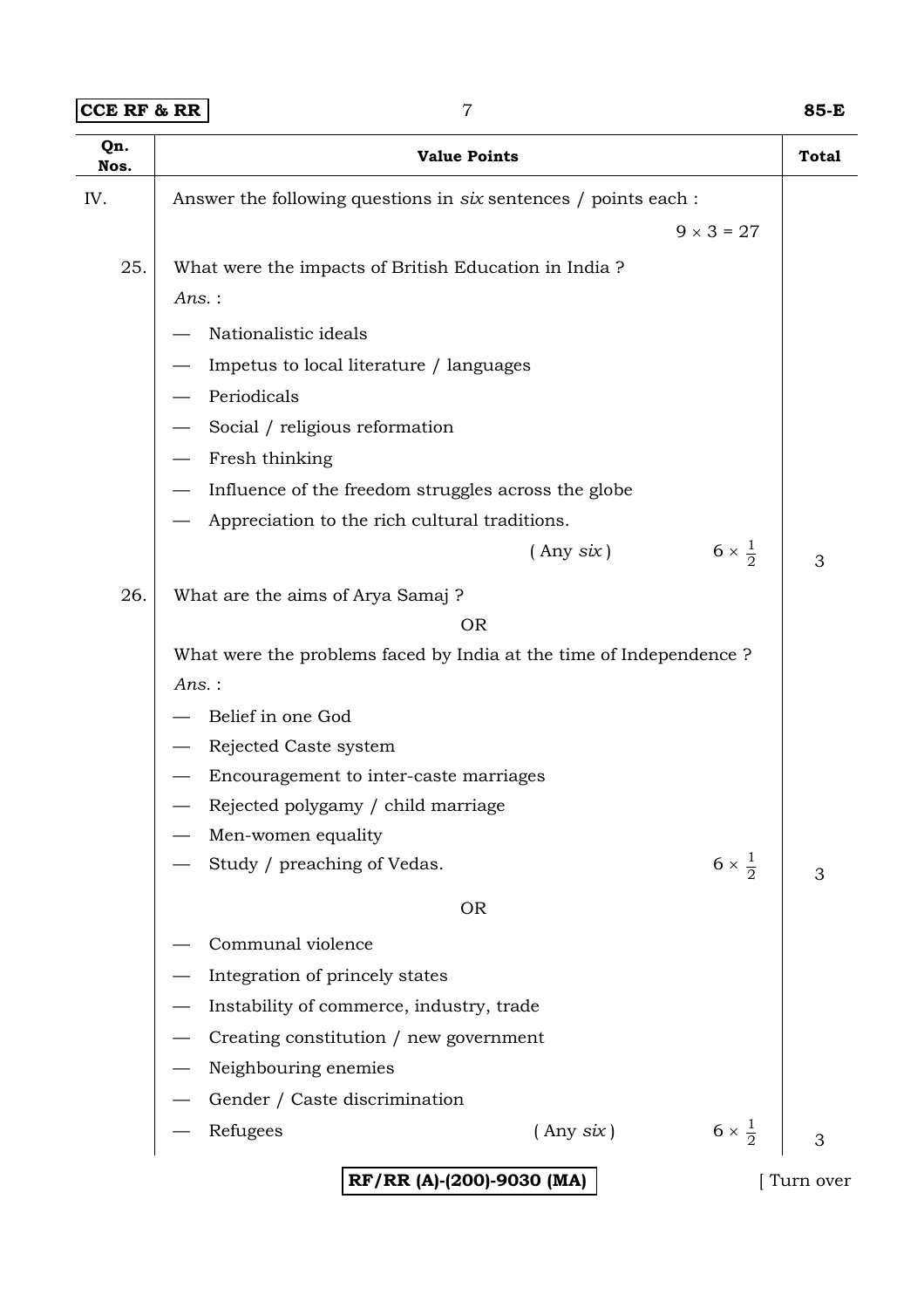| ×<br>w<br>×<br>۰.<br>v |  |
|------------------------|--|
|------------------------|--|

## 8 **CCE RF & RR**

| Qn.<br>Nos. | <b>Value Points</b>                                                                                                       | <b>Total</b> |
|-------------|---------------------------------------------------------------------------------------------------------------------------|--------------|
| 27.         | What are the reasons for the failure of the First War of Indian<br>Independence?<br>$Ans.$ :                              |              |
|             | Did not cover whole India                                                                                                 |              |
|             | Issues of the rights of Kings and Queens                                                                                  |              |
|             | Not planned                                                                                                               |              |
|             | Disunity among soldiers                                                                                                   |              |
|             | Lacked direction / leadership                                                                                             |              |
|             | Lacked discipline / organisational skills                                                                                 |              |
|             | Lacked military strategies / planning                                                                                     |              |
|             | Lacked definite aim                                                                                                       |              |
|             | Indian Kings loyal to the British                                                                                         |              |
|             | Plundering and other crimes by soldiers.                                                                                  |              |
|             | $6 \times \frac{1}{2}$<br>$($ Any six)                                                                                    | 3            |
| 28.         | Explain the relationship of India and Russia.                                                                             |              |
|             | Ans.:                                                                                                                     |              |
|             | Cordial relationship                                                                                                      |              |
|             | Opposed China's invasion                                                                                                  |              |
|             | Goa liberation                                                                                                            |              |
|             | Tashkent Agreement                                                                                                        |              |
|             | Agreement of 20 years for peace / Co-operation                                                                            |              |
|             | Steel plants at Bhilai / Bokaro                                                                                           |              |
|             | Improvement in Industries / technology                                                                                    |              |
|             | Supported India's quest for permanent membership in U.N.<br>$6 \times \frac{1}{2}$<br>$($ Any $six)$<br>Security Council. | 3            |
| 29.         | Write the legal measures to eradicate untouchability in India.                                                            |              |
|             | $Ans.$ :                                                                                                                  |              |
|             | Prohibition of Untouchability - Article 17                                                                                |              |
|             | Untouchability Offence Act-1955                                                                                           |              |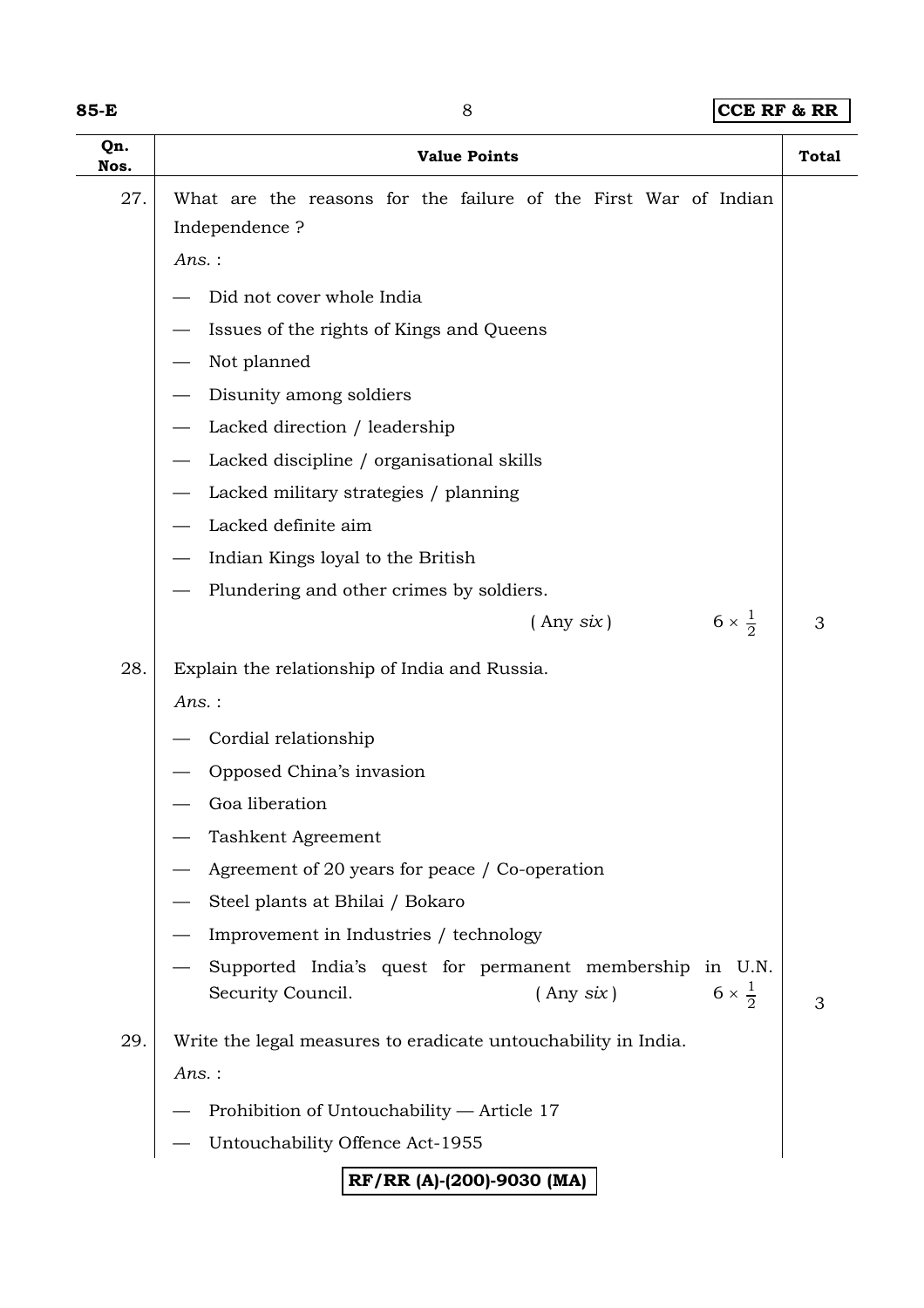| $ CCE$ RF & RR $ $ | 85-E |
|--------------------|------|

| Qn.<br>Nos. | <b>Value Points</b>                                                 |                                          |                        | <b>Total</b> |  |
|-------------|---------------------------------------------------------------------|------------------------------------------|------------------------|--------------|--|
|             | Protection of Civil Rights Act - 1976                               |                                          |                        |              |  |
|             | Right to vote                                                       |                                          |                        |              |  |
|             | Equality – (Articles 15, 16, 17, 38, 46)                            |                                          |                        |              |  |
|             | Reservation in Education / Employment (29, 16(4), 320 (4))          |                                          |                        |              |  |
|             | Eradication of untouchability - State responsibility - 1989         |                                          |                        |              |  |
|             | Reservation in politics – (Article 320, 332, 334)                   |                                          |                        |              |  |
|             | Entry into Public temples – (Article 25)                            |                                          |                        |              |  |
|             |                                                                     | $($ Any $six)$                           | $6 \times \frac{1}{2}$ | 3            |  |
| 30.         | What are the factors that influence the localization of industries? |                                          |                        |              |  |
|             |                                                                     | <b>OR</b>                                |                        |              |  |
|             | List out the effects of cyclones.                                   |                                          |                        |              |  |
|             | Ans.:                                                               |                                          |                        |              |  |
|             | Raw materials                                                       |                                          |                        |              |  |
|             | Power                                                               |                                          |                        |              |  |
|             | Transport / Communication<br>Market                                 |                                          |                        |              |  |
|             | Capital                                                             |                                          |                        |              |  |
|             | Labour                                                              |                                          |                        |              |  |
|             | Water                                                               |                                          |                        |              |  |
|             | Climate                                                             |                                          |                        |              |  |
|             | - Government policies.                                              | $($ Any $six)$                           | $6 \times \frac{1}{2}$ | 3            |  |
|             |                                                                     | <b>OR</b>                                |                        |              |  |
|             | Loss of life                                                        |                                          |                        |              |  |
|             | Property loss                                                       |                                          |                        |              |  |
|             | Damage to buildings                                                 |                                          |                        |              |  |
|             | Damage to transport / Communication                                 |                                          |                        |              |  |
|             | Disrupts power supply                                               |                                          |                        |              |  |
|             | Destroys crops                                                      |                                          |                        |              |  |
|             | Destroys vegetation                                                 |                                          |                        |              |  |
|             | Destroys animal life.                                               | $($ Any six $)$                          | $6 \times \frac{1}{2}$ | 3            |  |
|             |                                                                     | RF/RR (A)-(200)-9030 (MA)<br>[Turn over] |                        |              |  |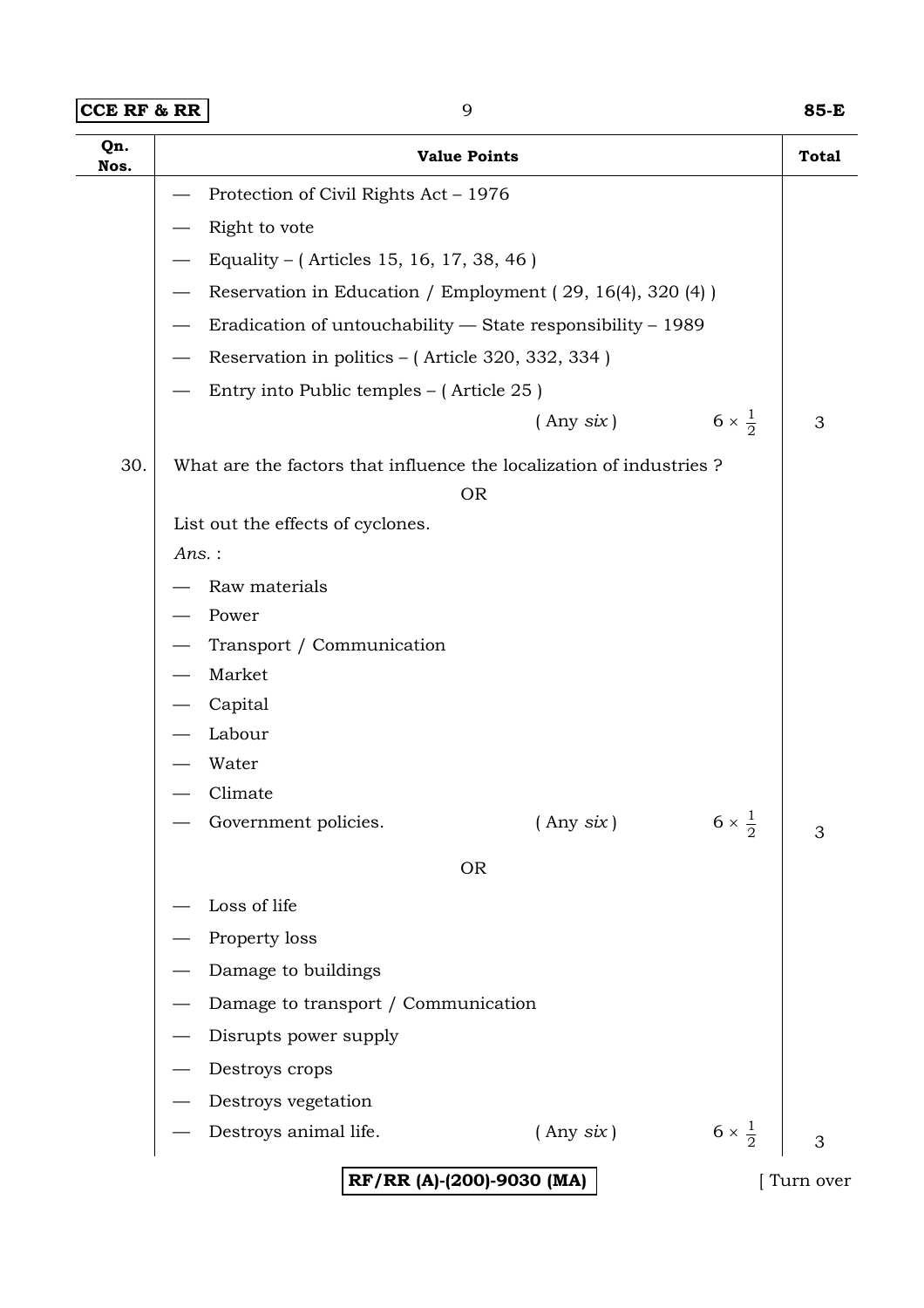| ×<br>w<br>×<br>v<br>۰. |  |
|------------------------|--|
|------------------------|--|

#### **85-10 <b>CCE RF & RR**

| Qn.<br>Nos. |                                                                                               | <b>Value Points</b> | <b>Total</b>                |
|-------------|-----------------------------------------------------------------------------------------------|---------------------|-----------------------------|
| 31.         | What is the importance of transport ? Explain.                                                |                     |                             |
|             | $Ans.$ :                                                                                      |                     |                             |
|             | Develop resources                                                                             |                     |                             |
|             | Agricultural development                                                                      |                     |                             |
|             | <b>Industrial Progress</b>                                                                    |                     |                             |
|             | Widens market                                                                                 |                     |                             |
|             | Increases trade                                                                               |                     |                             |
|             | Employment                                                                                    |                     |                             |
|             | Raised income                                                                                 |                     |                             |
|             | Standard of living                                                                            |                     |                             |
|             | Encourage tourism                                                                             |                     |                             |
|             | Helps defence.                                                                                | $($ Any $six)$      | $6 \times \frac{1}{2}$<br>3 |
| 32.         | Point out the various dimensions of gender discrimination prevailing in<br>present day India. |                     |                             |
|             |                                                                                               | <b>OR</b>           |                             |
|             | Explain the features of Panchayat Raj system adopted in India.                                |                     |                             |
|             | $Ans.$ :                                                                                      |                     |                             |
|             | Sex ratio                                                                                     |                     |                             |
|             | Literacy<br>Work place                                                                        |                     |                             |
|             | Lower wages                                                                                   |                     |                             |
|             | Not free to spend their income                                                                |                     |                             |
|             | Not many are seen in better / highly paid positions                                           |                     |                             |
|             | Malnourishment                                                                                |                     |                             |
|             | Illness                                                                                       |                     |                             |
|             | Heavy work load                                                                               |                     |                             |
|             | Illness / death among mother / infant                                                         |                     |                             |
|             | Female foeticide                                                                              |                     | 3                           |
|             | Politically neglected.                                                                        | $($ Any six $)$     | $6 \times \frac{1}{2}$      |
|             |                                                                                               | <b>OR</b>           |                             |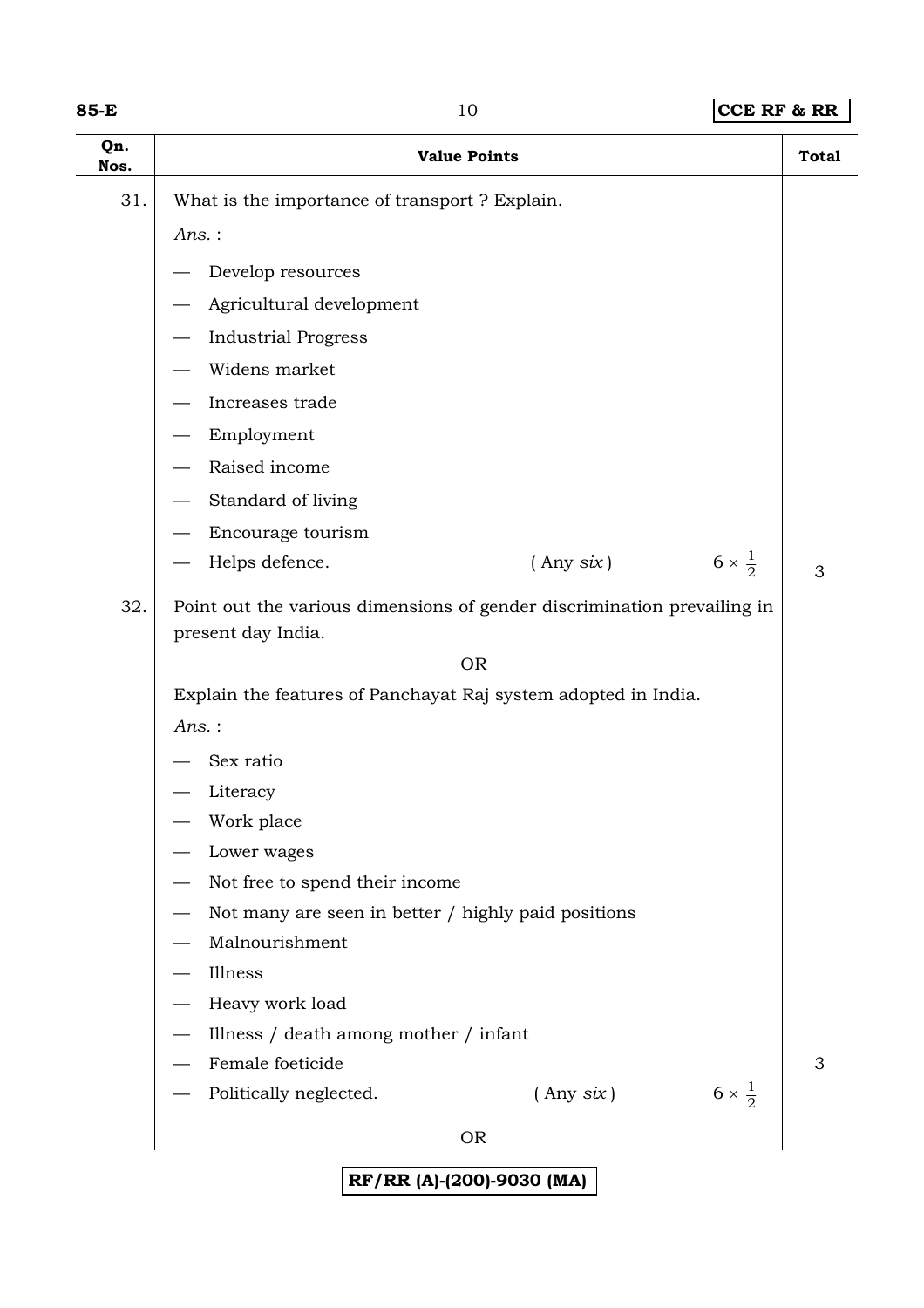| $ CCE$ RF & RR | 85-E |
|----------------|------|
|----------------|------|

| Qn.<br>Nos. | <b>Value Points</b>                                                       | <b>Total</b> |
|-------------|---------------------------------------------------------------------------|--------------|
|             | Three-tier structure                                                      |              |
|             | Direct / periodic elections                                               |              |
|             | Reservation                                                               |              |
|             | Budget, audit, financial / administrative responsibilities                |              |
|             | Executive / Support staff                                                 |              |
|             | $6 \times \frac{1}{2}$<br>Strict procedure for dissolution and elections. | 3            |
| 33.         | What are the functions of banks?                                          |              |
|             | <b>OR</b>                                                                 |              |
|             | What are the entrepreneur's role in the economic development?             |              |
|             | Ans.:                                                                     |              |
|             | Accepting deposits                                                        |              |
|             | Loans                                                                     |              |
|             | Money transfer                                                            |              |
|             | Collecting cheques, drafts, bills                                         |              |
|             | Discounting of bills                                                      |              |
|             | Safe deposit lockers                                                      |              |
|             | Foreign Exchange                                                          |              |
|             | Safe custody of valuables                                                 |              |
|             | Letters of credit and guarantee                                           |              |
|             | $6 \times \frac{1}{2}$<br>Government transactions.<br>$($ Any six)        | 3            |
|             | <b>OR</b>                                                                 |              |
|             | Capital formation                                                         |              |
|             | Employment                                                                |              |
|             | Increasing GDP / Per Capita Income                                        |              |
|             | Market development                                                        |              |
|             | Improvement of Standard of living                                         |              |
|             | Development of industries                                                 |              |
|             | Promotes exports                                                          |              |
|             | Changing technology / innovations.                                        |              |
|             | $6 \times \frac{1}{2}$<br>$($ Any six $)$                                 | 3            |
|             | RF/RR (A)-(200)-9030 (MA)                                                 | Turn over    |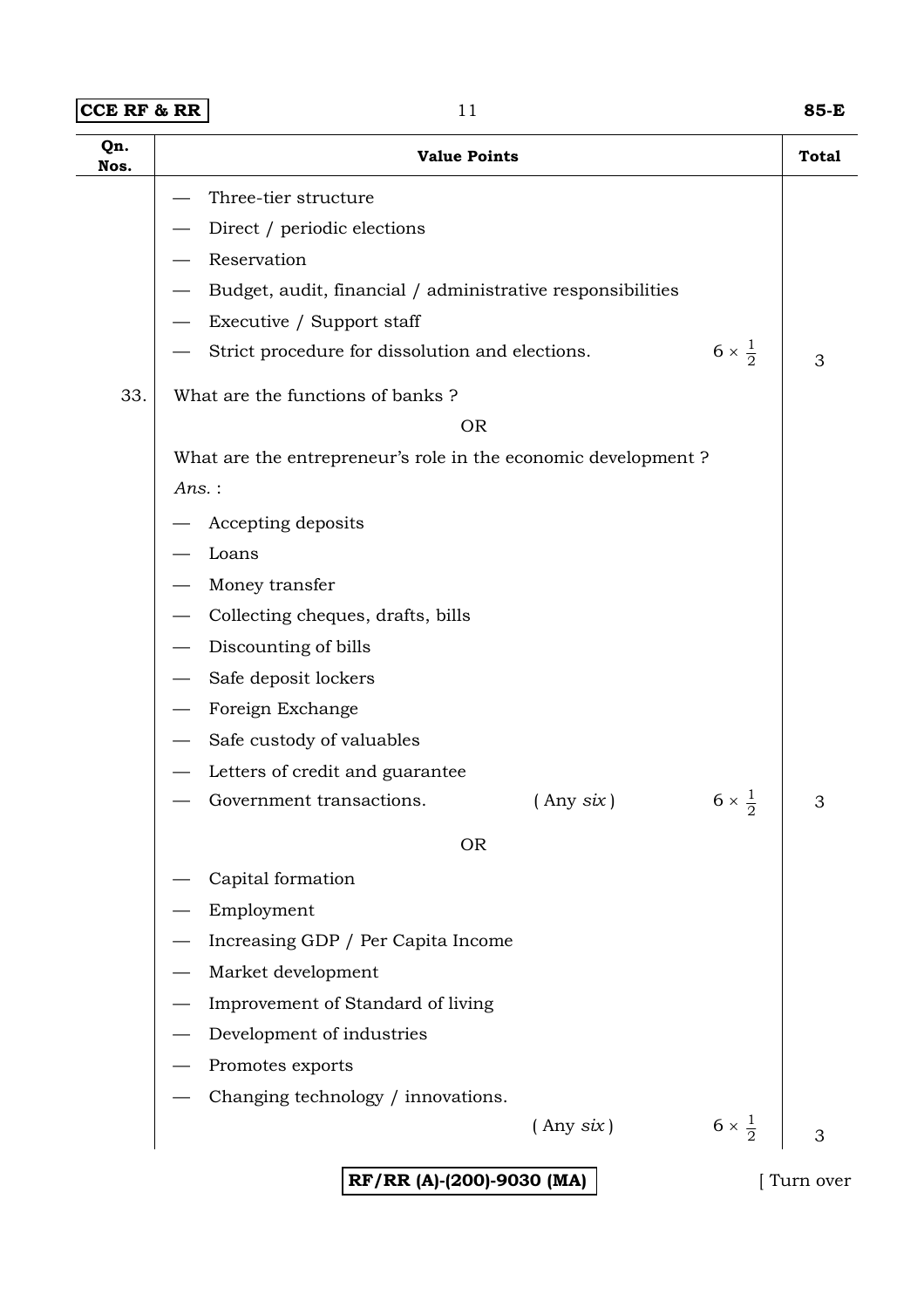| w<br>۰, |  |
|---------|--|
|---------|--|

**85-E** 12 **CCE RF & RR**

| Qn.<br>Nos.                                             | <b>Value Points</b>                                                            | <b>Total</b> |
|---------------------------------------------------------|--------------------------------------------------------------------------------|--------------|
| V.                                                      | Answer the following questions in about <i>eight</i> sentences / points each : |              |
|                                                         | $4 \times 4 = 16$                                                              |              |
| 34.<br>How did Dondiya Wagh fight against the British ? |                                                                                |              |
|                                                         | <b>OR</b>                                                                      |              |
|                                                         | Explain the role of Radicals in the Indian Independence Movement.              |              |
|                                                         | $Ans.$ :                                                                       |              |
|                                                         | Built army                                                                     |              |
|                                                         | Captured Bidanoor / Shivamogga forts                                           |              |
|                                                         | Unsuccessful attempt to capture Chitradurga                                    |              |
|                                                         | Wellesley tried to check the rebellion                                         |              |
|                                                         | British attack on Shivamogga, Honali, Harihara                                 |              |
|                                                         | Capture of Shikaripura-Dondia's plight to Gutti                                |              |
|                                                         | Attack on Gutti by Nizam – Dondiya's plight to Maratha region                  |              |
|                                                         | Continued his war in spite of defeat to Marathas                               |              |
|                                                         | <b>Encouraged by Paleyagars</b>                                                |              |
|                                                         | French extended support                                                        |              |
|                                                         | Brish army followed Dondiya                                                    |              |
|                                                         | Capture of Shirahatti / followers of Dondiya were killed                       |              |
|                                                         | British attacked from all directions                                           |              |
|                                                         | Was caught between Maratha and Nizam army                                      |              |
|                                                         | British attacked him near Yelaparavi and killed Dondiya at                     |              |
|                                                         | Konagal                                                                        |              |
|                                                         | Capture arms and ammunitions by British.                                       |              |
|                                                         | $8 \times \frac{1}{2}$<br>$($ Any $\dot{e}$ ight $)$                           | 4            |
|                                                         | <b>OR</b>                                                                      |              |
|                                                         | Called the moderates as political beggars                                      |              |
|                                                         | Opposed the stance of British                                                  |              |
|                                                         | Opposed partition of Bengal                                                    |              |
|                                                         | Rakshabandhan                                                                  |              |
|                                                         | Swadeshi Movement                                                              |              |
|                                                         | Gave a call to boycott foreign goods and supporting institutions               |              |
|                                                         | RF/RR (A)-(200)-9030 (MA)                                                      |              |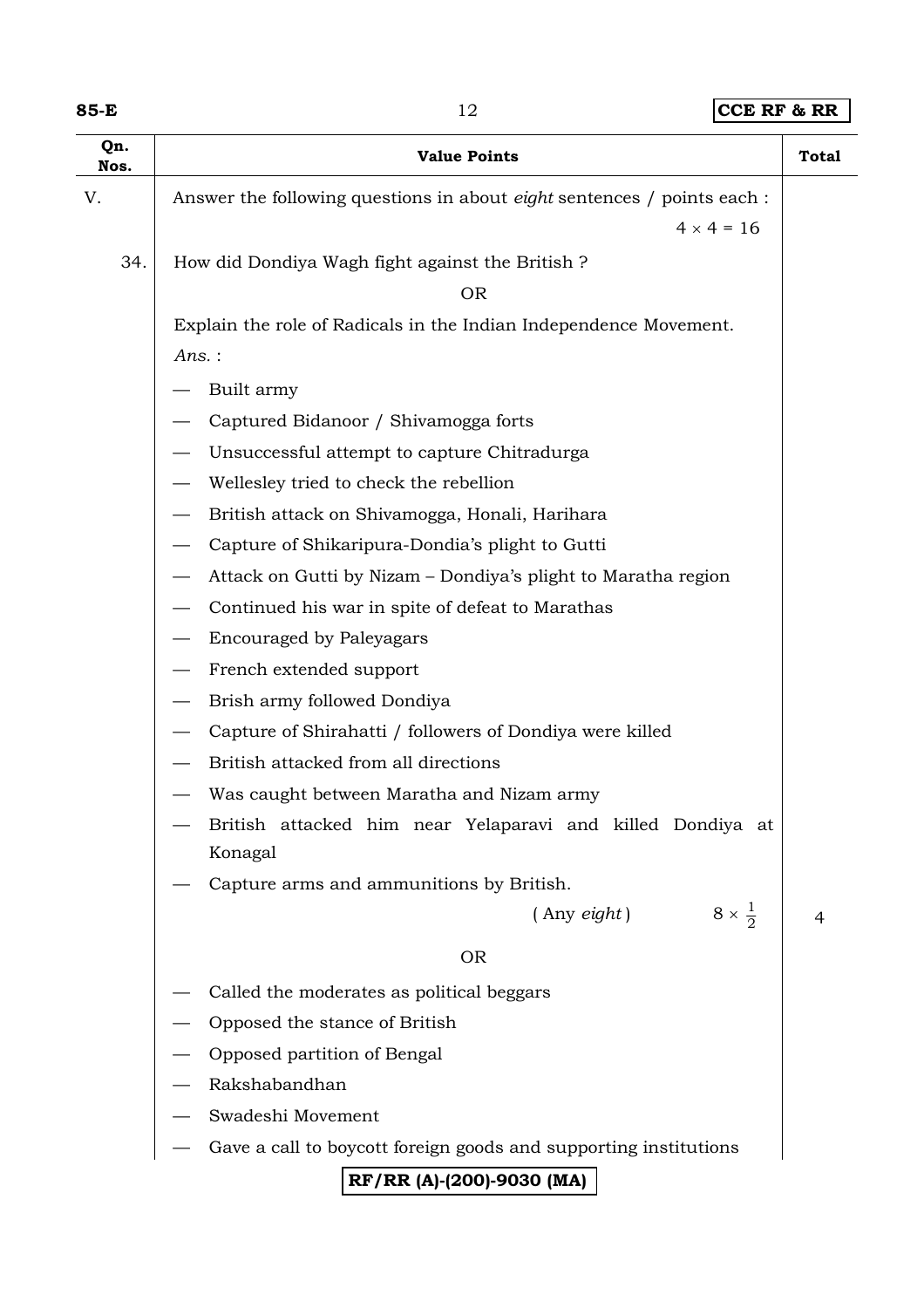| $ {\tt CCE}$ RF & RR $ $ |
|--------------------------|
|                          |

| Qn.<br>Nos. | <b>Value Points</b>                                               | <b>Total</b> |
|-------------|-------------------------------------------------------------------|--------------|
|             | Encouraged to use local goods                                     |              |
|             | Tilak declared 'Swaraj is my Birth Right, and I shall have it'.   |              |
|             | Complete freedom was the aim                                      |              |
|             | Organised people                                                  |              |
|             | Shivaji, Ganesh, Durga celebrations                               |              |
|             | Tilak published 'Kesari', 'Maratha'                               |              |
|             | Tilak was arrested for galvanized, writings                       |              |
|             | 'Geetarahasya' fuelled the freedom struggle                       |              |
|             | $8 \times \frac{1}{2}$<br>$($ Any $\text{eight}$ )                | 4            |
| 35.         | What is the role of Subhash Chandra Bose in the freedom struggle? |              |
|             | Ans.:                                                             |              |
|             | Decisive step                                                     |              |
|             | Refused posting and participated in Freedom Struggle              |              |
|             | Popular as 'Netaji'                                               |              |
|             | Engaged in organising Indians from outside India                  |              |
|             | Toured many countries / Requested to support freedom steruggle    |              |
|             | <b>Congress Socialist Party</b>                                   |              |
|             | Haripur Convention                                                |              |
|             | Difference of opinion - Clash between Gandhi-Bose - Derailed      |              |
|             | his fight within INC                                              |              |
|             | Quit Congress                                                     |              |
|             | Forward Bloc                                                      |              |
|             | Opposed British for war preparation                               |              |
|             | Arrest by British                                                 |              |
|             | Reached Germany                                                   |              |
|             | Hitler agreed to extend help                                      |              |
|             | Organised Indian war prisoners in Germany                         |              |
|             | Speeches over Azad Hind Radio                                     |              |
|             | Joined with Rasbihari Bose                                        |              |
|             | Called for Delhi Chalo                                            |              |
|             | Give me your blood, I'll get you freedom                          |              |
|             | RF/RR (A)-(200)-9030 (MA)                                         | Turn over    |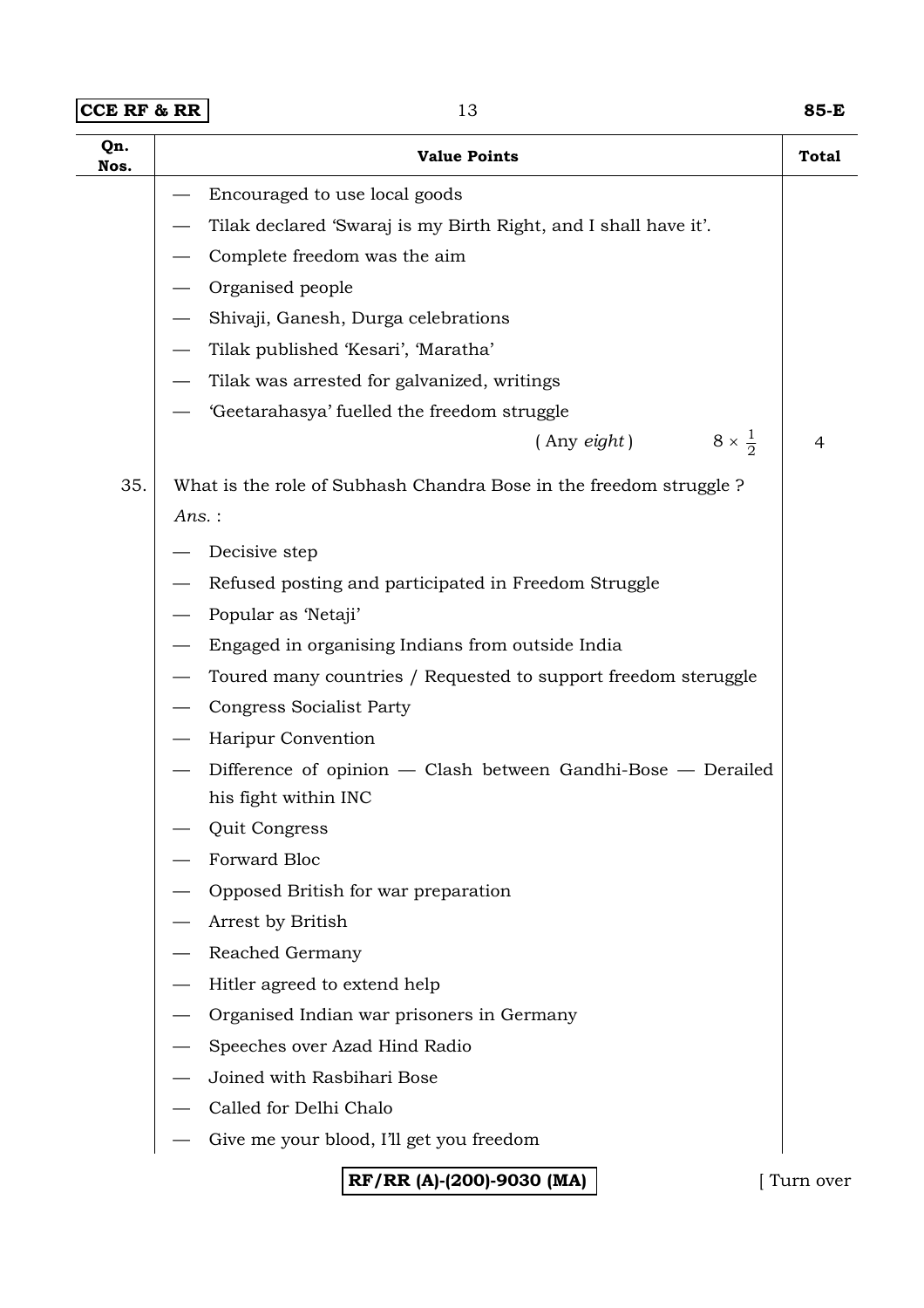| ×<br>w<br>×<br>۰.<br>v |  |
|------------------------|--|
|------------------------|--|

#### **85-14 CCE RF & RR**

| Qn.<br>Nos. | <b>Value Points</b>                                                | <b>Total</b> |
|-------------|--------------------------------------------------------------------|--------------|
|             | Planned to attack India through Rangoon                            |              |
|             | INA started armed struggle on Burma Border                         |              |
|             | Fierce battle between British / INA — Bose died in airplane crash. |              |
|             | $8 \times \frac{1}{2}$<br>$($ Any $\epsilon$ <i>ight</i> $)$       | 4            |
| 36.         | Which measures are taken to improve the status of women in India?  |              |
|             | Ans.:                                                              |              |
|             | Women and Child Development department                             |              |
|             | <b>Women Education</b>                                             |              |
|             | Child Marriage Prohibition Act                                     |              |
|             | Dowry Prohibition Act                                              |              |
|             | Compulsory Education                                               |              |
|             | Stree Shakti                                                       |              |
|             | Associations                                                       |              |
|             | Self help groups                                                   |              |
|             | Women's Commissions                                                |              |
|             | Political / local bodies / Government recruitment reservations     |              |
|             | Loans / Subsidies for self employment.                             |              |
|             | $8 \times \frac{1}{2}$<br>$($ Any eight $)$                        | 4            |
| 37.         | List out the types of agriculture followed in India.               |              |
|             | Ans.:                                                              |              |
|             | Subsistence:                                                       |              |
|             | Shifting<br>a)                                                     |              |
|             | Sedentary<br>b)                                                    |              |
|             | Intensive                                                          |              |
|             | Commercial                                                         |              |
|             | Mixed                                                              |              |
|             | Plantation                                                         |              |
|             | Dry                                                                |              |
|             | Humid                                                              |              |
|             | $8 \times \frac{1}{2}$<br>Irrigation.<br>$($ Any $\text{eight}$ )  | 4            |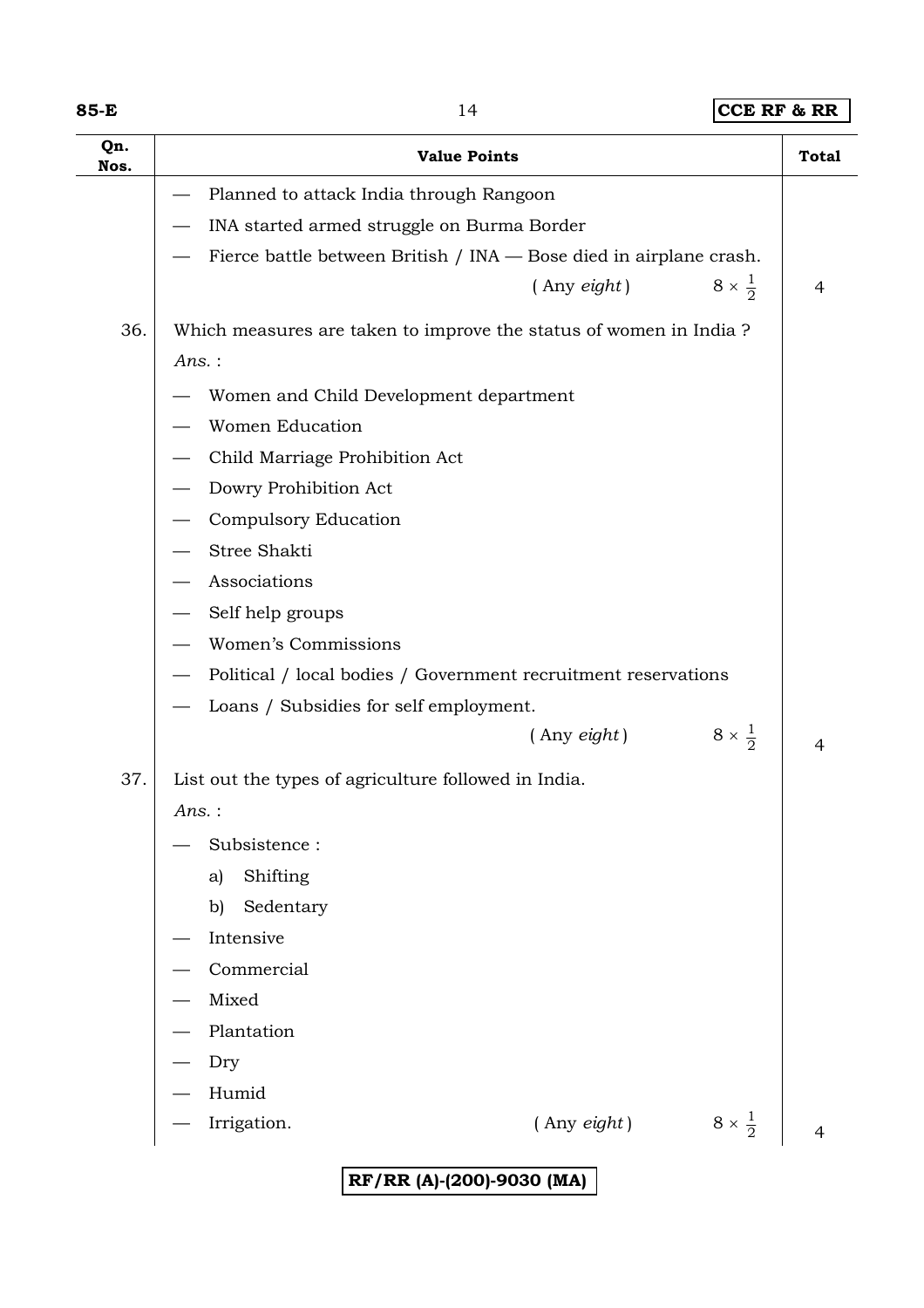#### **CCE RF & RR** 15 **85-E**